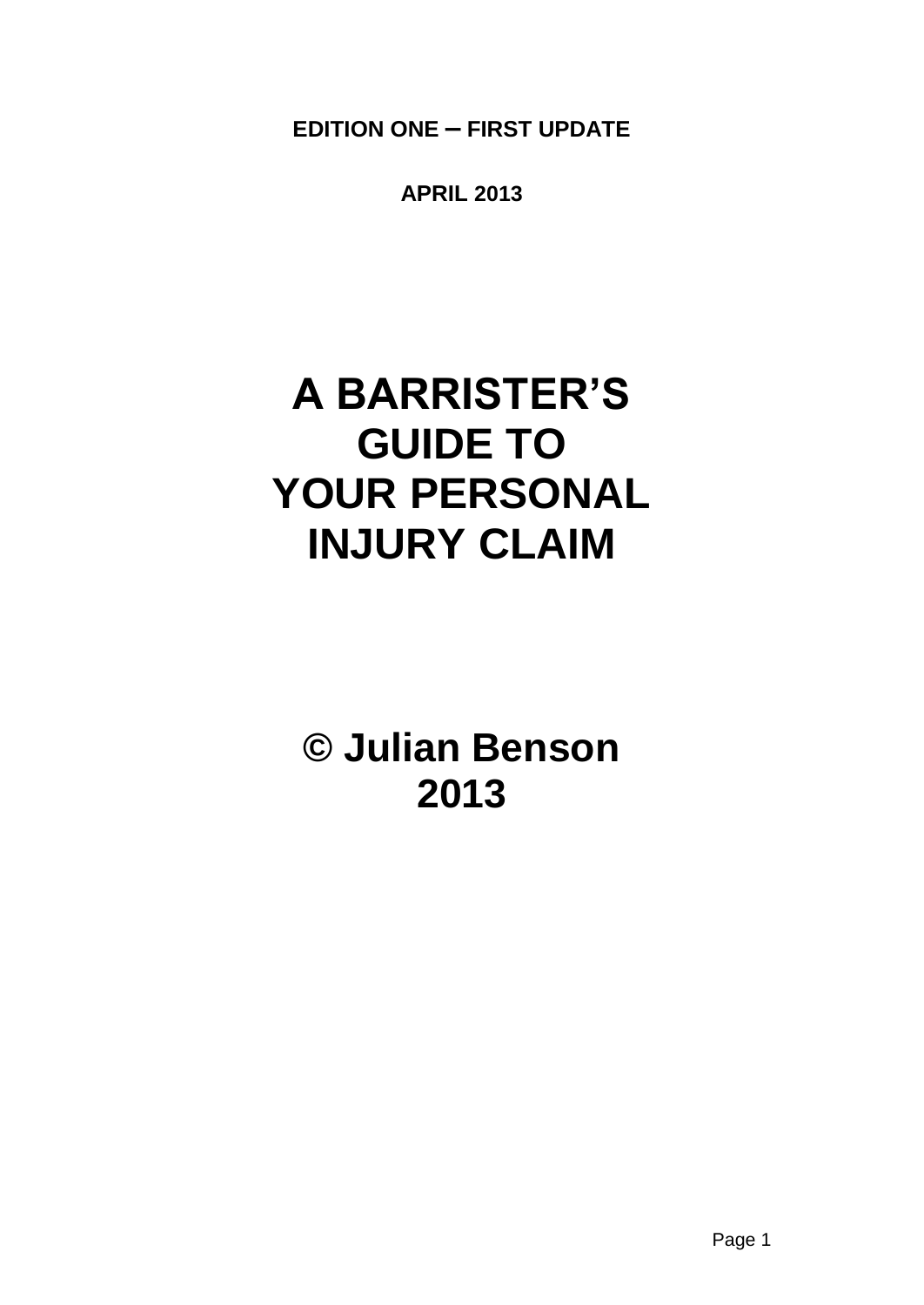## **INTRODUCTION TO THE UPDATE**

This is the first update to the guide, which was published in September 2012, via the website: [http://www.abarristersguide.org.uk.](http://www.abarristersguide.org.uk/)

The guide has always been a 'not-for-profit' project (with donation made to Help for Heroes – Battleback). Originally, it was only available via Amazon, for purchase as a book or ebook.

Readers may still purchase the guide via Amazon, but they can now download copies for individual use, free of charge, from the website.

This update to Edition One is free to download for purchasers and those who have downloaded the guide.

The update reflects several important changes to personal injury claims which have been introduced by the Government as from 1<sup>st</sup> April 2013 (and others, from July 2013).

Please note that, as with the guide, this update is intended to provide accurate information, but it does not pretend to give advice in any specific situations, and is not, and should not be taken as, a substitute for professional advice.

## **REASON FOR THE UPDATE**

As from 1<sup>st</sup> April 2013, the government has introduced some extremely important changes into personal injury claims. The changes require explanation, and amendments to Edition One of the guide.

There are a range of further technical changes introduced by the new rules, which affect the way in which personal injury claims will be conducted by your representatives, and managed by the court. The guide is not intended to deal with such technical issues, which should be explained by your legal representatives.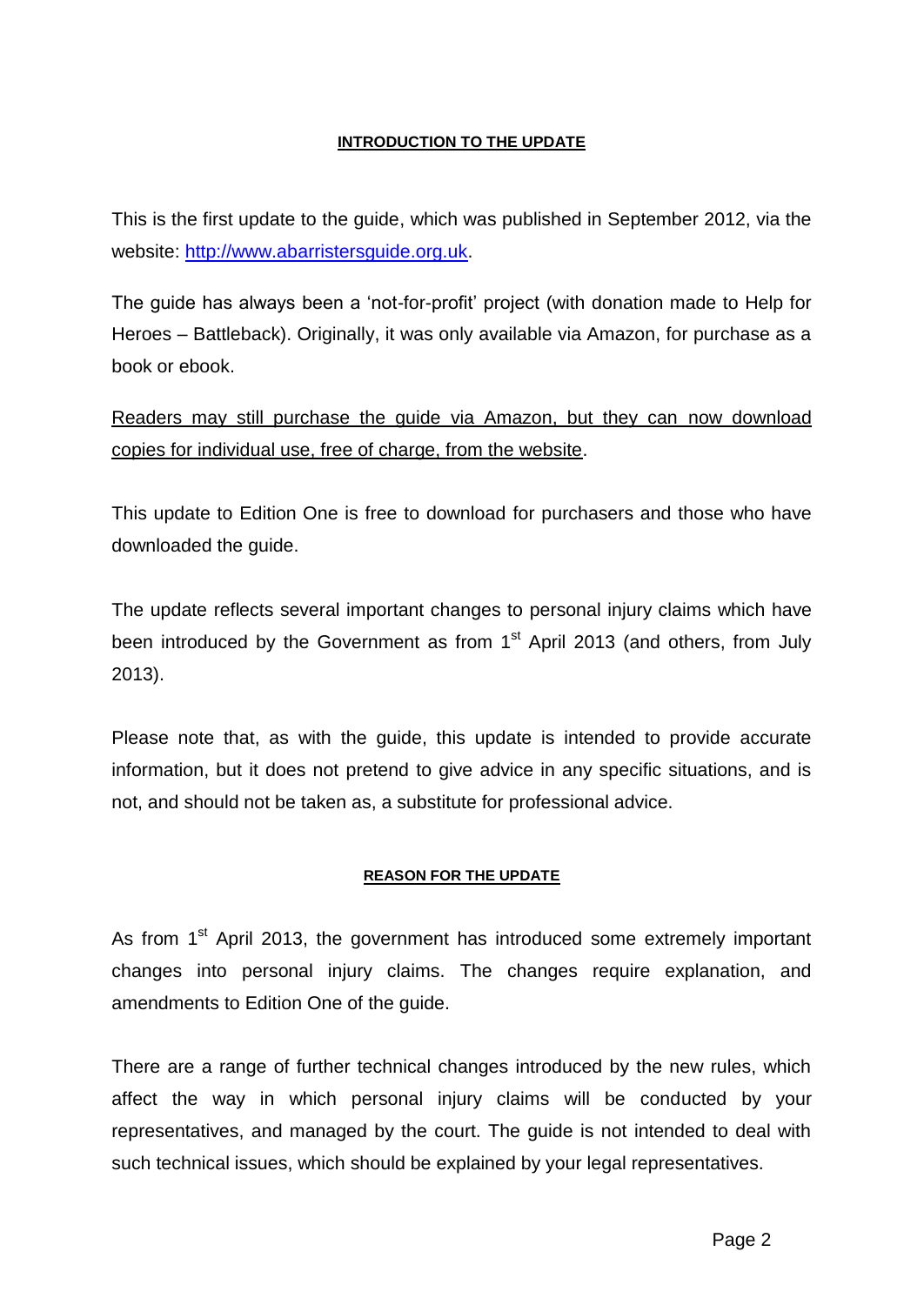## **DO THE CHANGES AFFECT MY CLAIM – DO I NEED THE UPDATE?**

Some of the changes introduced will affect most readers, whose claims conclude after April 2013. These are technical procedural developments (such as 'costs budgeting') directed towards reducing costs.

Of more obvious importance are the new rules surrounding the funding of personal injury claims, which introduce fundamental changes into the system.

# **The changes are unlikely to affect you:**

- **If your claim was issued at court before 1st April 2013.**
- **If your claim is issued at court after 1st April 2013 but you entered into a funding arrangement, typically a 'no-win-no-fee' conditional fee agreement (or 'CFA') with your solicitor before 1st April 2013.**

# **The changes are likely to affect you if:**

- **You suffered your injury after 1st April 2013**
- **You entered into a funding arrangement with your solicitor after the 1 st April 2013.**

## **MORE CHANGES ON THE WAY – EXTENSION OF THE PORTAL SCHEME**

The "Portal" is the name of an online claims scheme introduced by the government, some years ago, to try to deal with simple road traffic claims (with a total value of less than £10,000). Such claims would often involve a modest rear-end collision, causing a modest physical injury, some vehicle damage, and sometimes a period off work.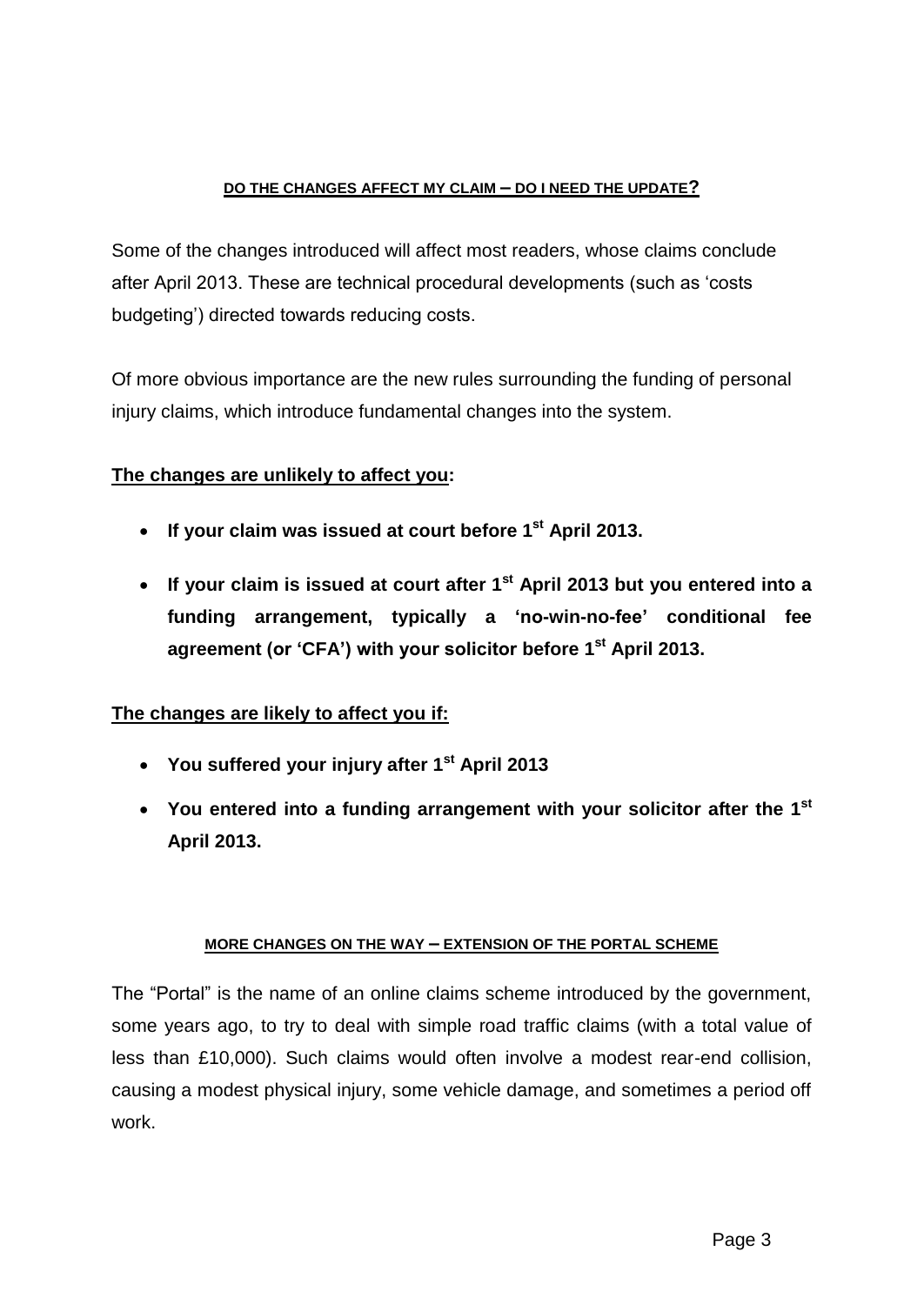Individuals who wanted to commence a portal claim had, and still have, to do so with assistance from a solicitor.

From July 2013, it is intended to extend the "Portal" to deal with higher value road traffic claims (with a value of up to £25,000) and, more important, claims arising from injuries at work (also known as 'employer's liability' claims), and so-called 'public liability' claims, most common of which are tripping claims against local councils.

The tab "who needs the guide" on the website [\(http://www.abarristersguide.org.uk\)](http://www.abarristersguide.org.uk/) will direct you to the portal to see if it might apply in your situation.

## **MORE CHANGES ON THE WAY – FIXED RECOVERABLE COSTS**

In February 2013 the government published proposals concerning the introduction of "fixed recoverable costs" in a range of claims. If such changes are introduced, it will radically reduce the legal fees which can be recovered from the defendant by your legal representatives.

This severe downward pressure on costs will inevitably lead to more and more 'legal work' being undertaken at much lower cost, by less qualified individuals. Regardless of how diligent these individuals may be, unless they are exceptionally well supervised, it is inevitable that their lack of qualifications and experience will take its toll, and mean that individuals with personal injury claims are far less capably represented.

This is another reason to read and digest the guide so that you can feel confident that you are receiving a professional service.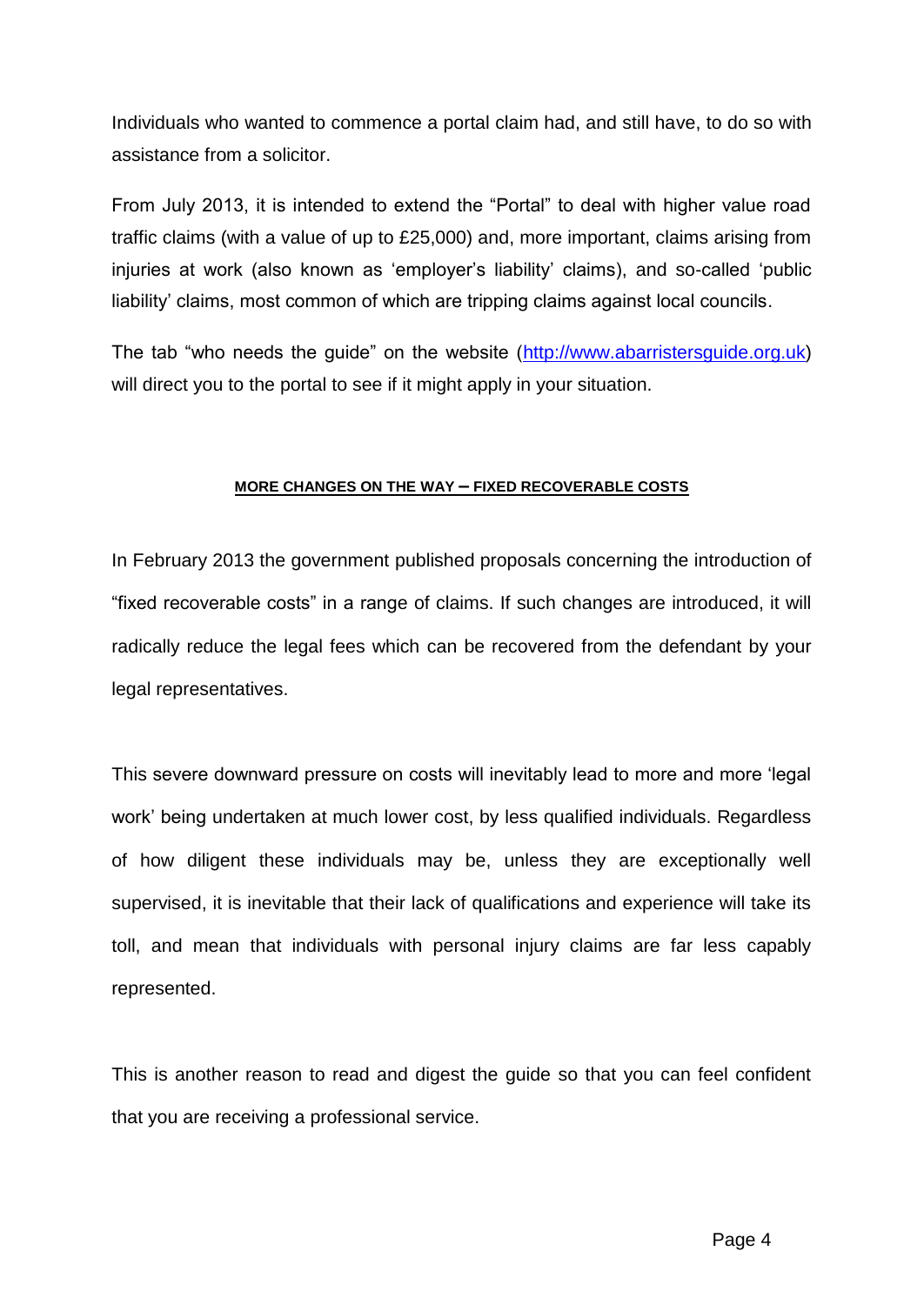## **HOW TO USE THIS UPDATE TO EDITION ONE**

This update will refer to the changes by reference to each "Part", "section" and subsection of Edition One of the guide, and each paragraph within that part – **with the original paragraph number of the guide shown in bold text**.

Some parts of this update will be repetitive, because the radical changes introduced on 1<sup>st</sup> April 2013 have implications for many aspects of personal injury claims. I want to make sure that all readers (even if they only consult one part of the guide/update) will be aware of the changes and their impact.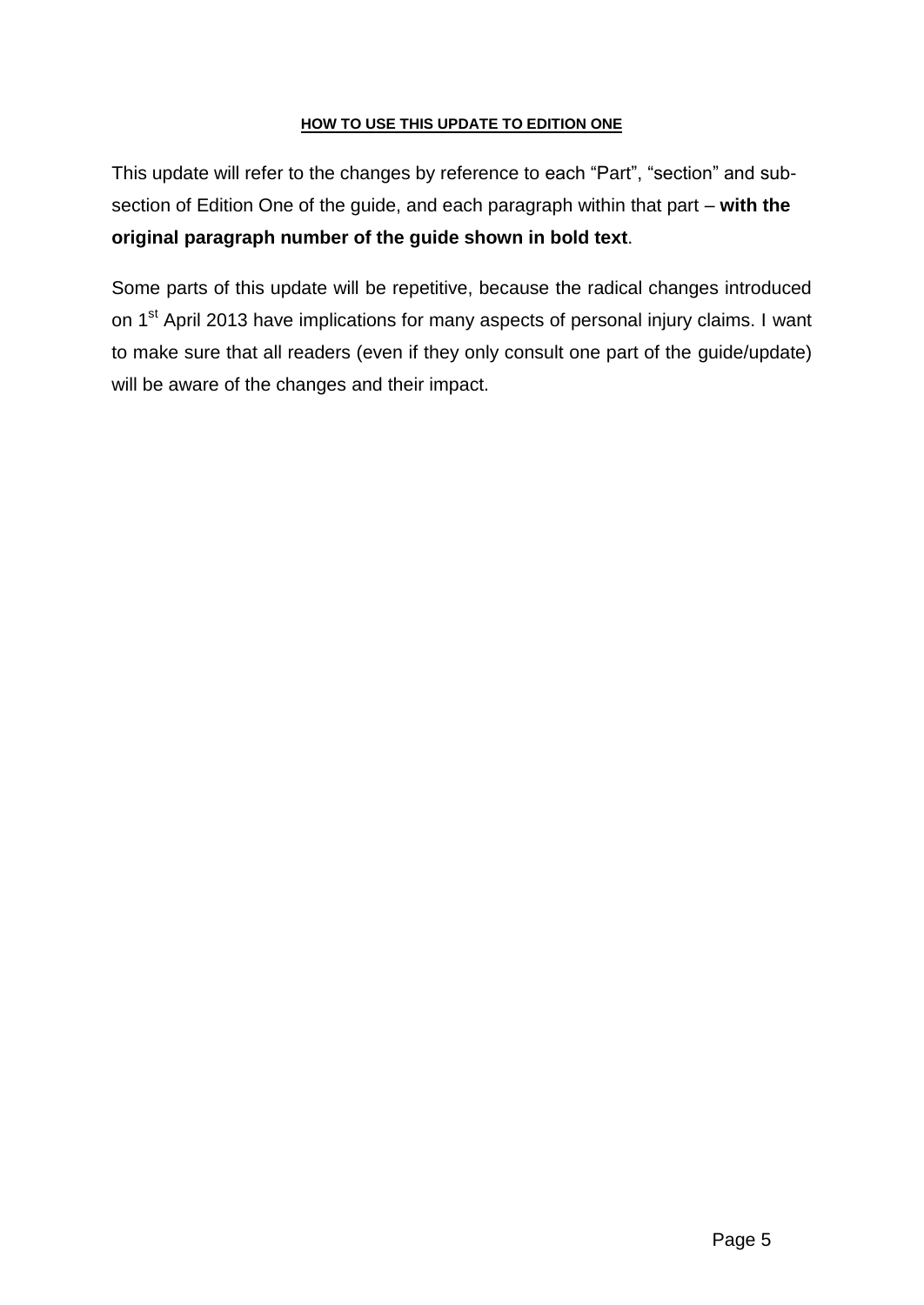## **THE UPDATE**

## **PART ONE: INTRODUCTION AND OVERVIEW**

#### **SECTION 2: WHAT YOU CAN EXPECT FROM A CLAIM**

#### THE AIM OF THE PROCESS

1. In **paragraph 30** I stated that the aim of the law was: to return you as nearly as possible to the position you would have been in 'but for' the accident. In fact, the changes introduced on  $1<sup>st</sup>$  April 2013 mean that there are several situations in which you may not receive all of you damages:

## You win your claim which was funded under a CFA

(a) If you have entered into a no-win-no-fee agreement after  $1<sup>st</sup>$  April 2013 (also known as a conditional fee agreement, or **'CFA'**), and you 'win' your claim in a settlement, or trial, your legal representatives will be entitled to deduct a success fee (which is calculated by reference to some elements of that compensation) which was previously paid by the losing defendant (and you will have to pay an insurance premium, if you have taken out insurance to protect you against paying the defendant's costs: see below, paragraph 21, and 34-36);

## You win your claim which was funded under a DBA

(b) If you succeed in a claim having entered into a 'damages-basedagreement' (or **'DBA'**) (one of the new funding options introduced in April 2013) but recover less in costs from the losing defendant than the percentage of compensation you agreed to pay your representatives. DBA's seem unlikely to be popular in personal injury work. Some solicitors may develop an 'attractive version' for a claimant but be careful you understand your obligations before you enter into such an agreement;

## You lose your claim which was funded under a DBA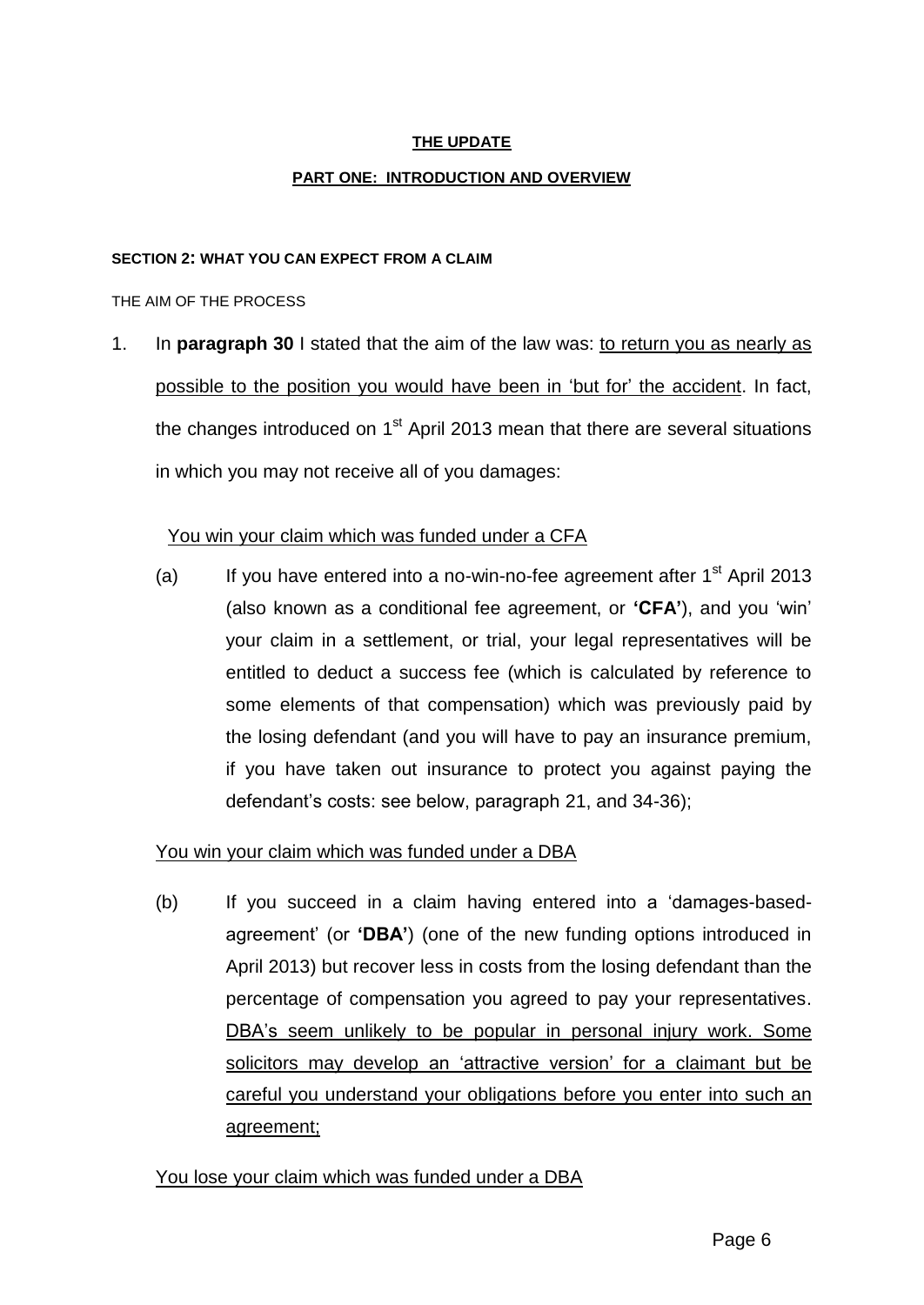(c) If you enter a DBA, and your case fails, depending on the terms of the agreement you signed, you could be liable to pay the costs of 'disbursements' (usually meaning 'non-lawyer' costs such as court fees and the costs of medical/non-medical expert witnesses), which could be very substantial (especially if the claim failed at a trial). This is another reason why DBA's are likely to be very unpopular in personal injury cases;

## You win your claim (CFA or DBA) but receive less than a defendant offer

- (d) An example illustrates the danger. If a defendant makes an offer to settle a claim for £30,000, and at the trial a year later, the Judge awards the claimant compensation of £25,000, under the new rules, the defendant is entitled to deduct all of its reasonable costs *from the £25,000*, before it pays any of the compensation. In this example, it is highly likely that the costs of a year's litigation and a trial would easily extinguish the compensation;
- (e) Except in very rare situations, usually resulting from fundamental dishonesty by a claimant, the defendant is only permitted to recover its costs against the claimant up to the limit of the award made by the court. So, in the example above, if the defendant's costs since their offer were £35,000, they would only receive £25,000 from you (because that would be all of your damages award).
- 2. There are some additional situations in which you may actually end up with a personal liability to pay money rather than receive compensation. These situations will be very rare, but you must be aware of them:

# Your claim is 'struck out' by the court before it concludes at a trial

(a) If your claim is 'struck out' by the court due to serious failures to comply with court rules (or because it has no prospect of succeeding), you could be liable to pay the defendant's legal costs;

# Some, or all, of your claim is thought to be 'fundamentally dishonest'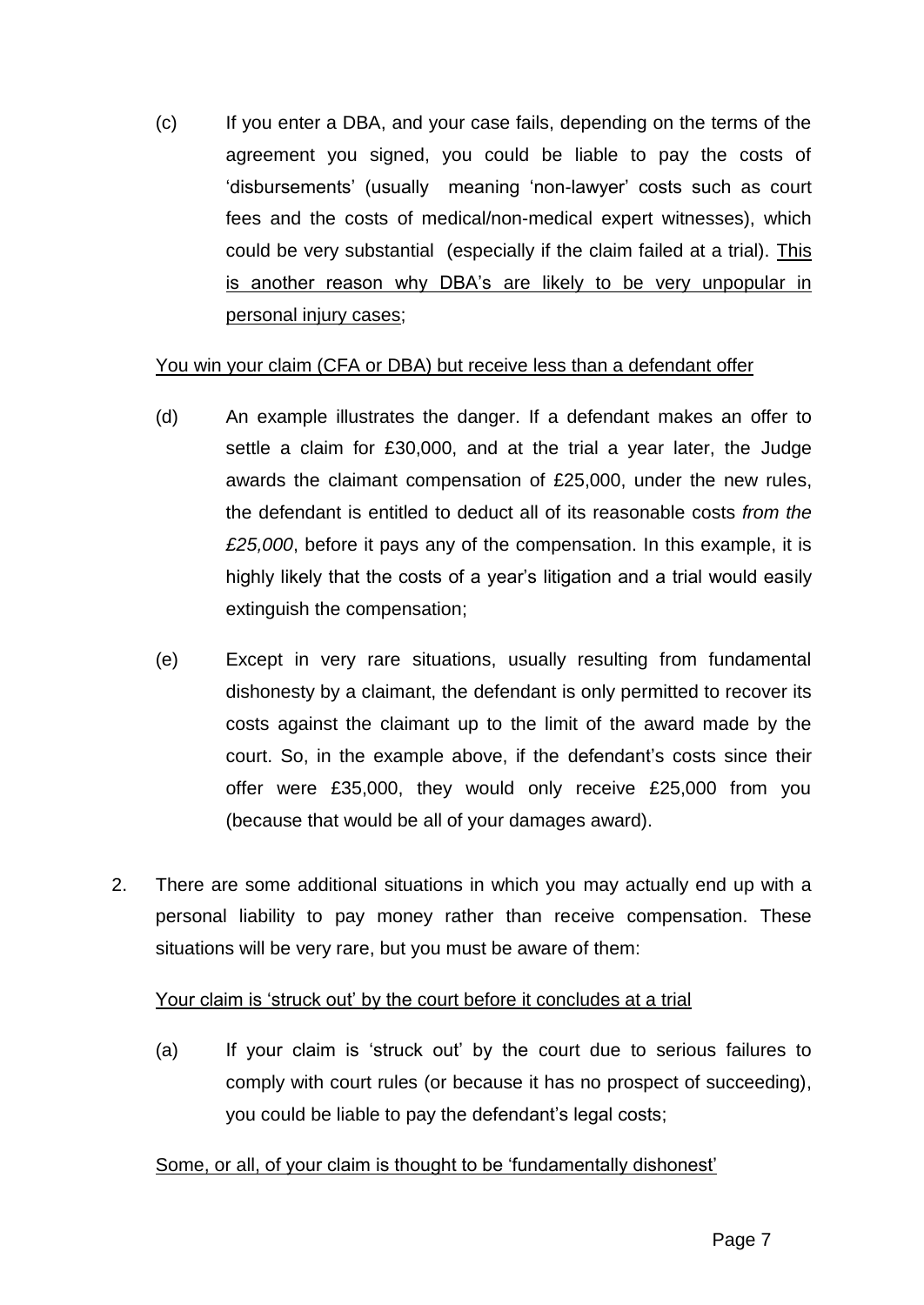(b) In this situation, which typically arises from surveillance evidence or a clear lie in a court document a person has certified as true, the court and the defendant may take a number of steps which can have extremely serious consequences, quite apart from the impact such evidence may have on compensation. These include awarding costs against an individual who has been dishonest, as well as the possibility in a very clear case, of further court proceedings against that person which could end in a prison sentence. It is very important to remember that these dire consequences will not affect you at all providing you are truthful and accurate, which includes checking your witness statement very carefully, and correcting any incorrect impression in your evidence (for example by telling your representatives of any improvement in your symptoms/capabilities since a statement was signed).

#### **SECTION 3: HOW DOES THE LAW COMPENSATE ME?**

#### MONEY SPENT AND MONEY LOST

3. **Paragraph 43** explained that in most personal injury cases, by far and away the largest part of the claim is past and future earnings loss. Under the changes introduced on  $1<sup>st</sup>$  April 2013, if you are represented on a CFA (which is by far the most likely type of funding arrangement) your representatives will be entitled to a 'success fee'. This will be a percentage of their costs up to a ceiling, or 'cap', which is equivalent to 25% of the total of your 'past financial losses' (including therefore earnings) and award for PSLA (see next paragraph).

## PAIN AND SUFFERING AND LOSS OF AMENITY

4. **Paragraphs 44-46** of the guide explained that compensation awarded for the actual injury (or injuries), and its consequences is called the award for '**P**ain, **S**uffering and **L**oss of **A**menity' ('amenity' meaning loss of enjoyment of life),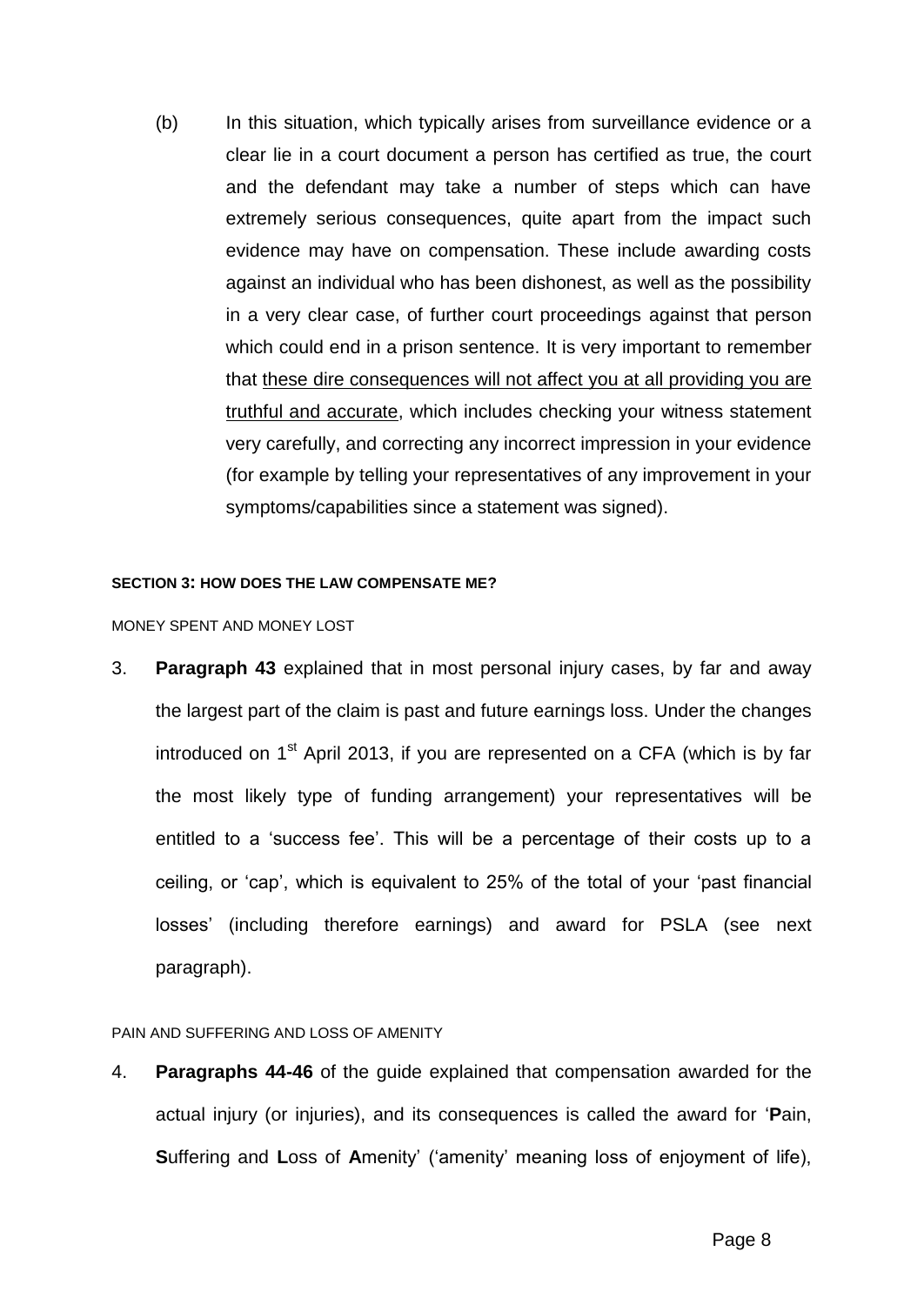also described as **PSLA**, or 'general damages' (all meaning essentially the same thing). There have been three changes since the first edition of the guide:

- (a) The book referred to which assists judges and practitioners to estimate awards is now known as the 'Judicial College Guidelines', instead of the 'Judicial Studies Board' Guidelines;
- (b) In cases decided after  $1<sup>st</sup>$  April 2013 (where the funding arrangements, e.g. your CFA, was entered into after 1<sup>st</sup> April 2013), the government has increased in the awards for PSLA by 10% to balance some other changes which have been introduced;
- (c) From  $1<sup>st</sup>$  April 2013 your representatives acting under a CFA will be entitled to deduct a portion of your award for PSLA/general damages (as well as your past financial losses) as a 'success fee' (see paragraph 8-16, below).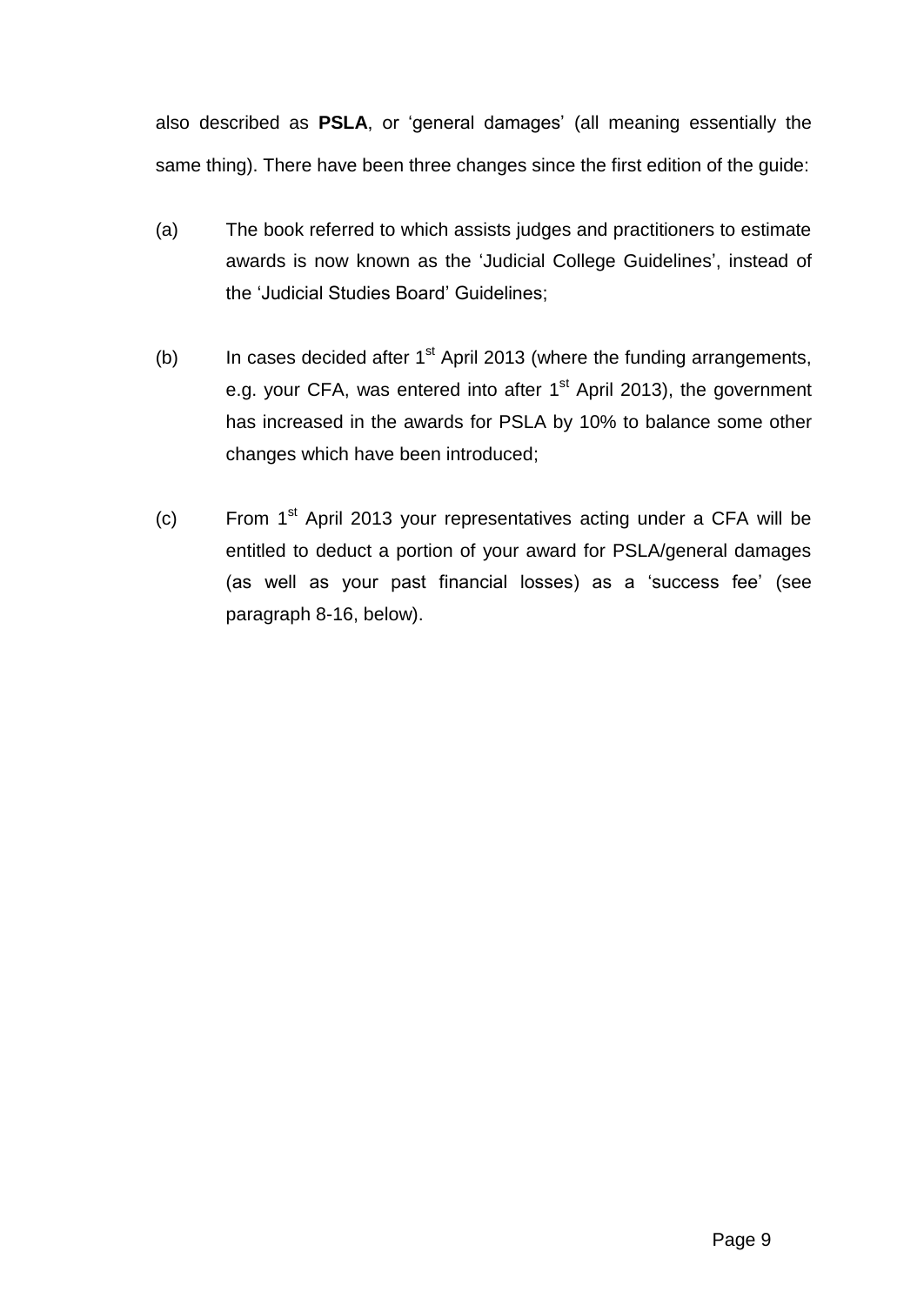## **PART TWO: YOUR RELATIONSHIP WITH LAWYERS**

#### **SECTION 4: THE DIFFERENT LAWYERS YOU WILL ENCOUNTER AND THEIR ROLES**

HOW DOES A SOLICITOR ATTRACT/OBTAIN WORK?

5. **Paragraph 59-60** explained that some firms of solicitors obtained work via referral agreements with other businesses, including examples, such as an agreement to pay an insurance broker (or claims company) a fee to refer an injured person to them (a 'referral fee'). These referral fees have been made illegal.

TRUST: THE CORNERSTONE OF YOUR RELATIONSHIP WITH YOUR LAWYERS

- 6. **Paragraph 88-101** dealt chiefly with the importance of trust in your relationship with your lawyers. Under the new rules, trust is, if anything, more important. There are a range of new issues upon which you will need high quality advice because:
	- (a) There are more 'funding options' for your claim (paragraph 1, above);
	- (b) You could lose some or all of your compensation in costs if you fail to 'beat' an offer made by the defendant (paragraph 1(d), above, and 34, below);
	- (c) You will have to pay a success fee out of your compensation to your representatives (paragraphs 8-16, above);
	- (d) There are (rare) risks that you might personally be responsible to pay the defendant's costs (see paragraph 2(a), (b), above and paragraph 23, below);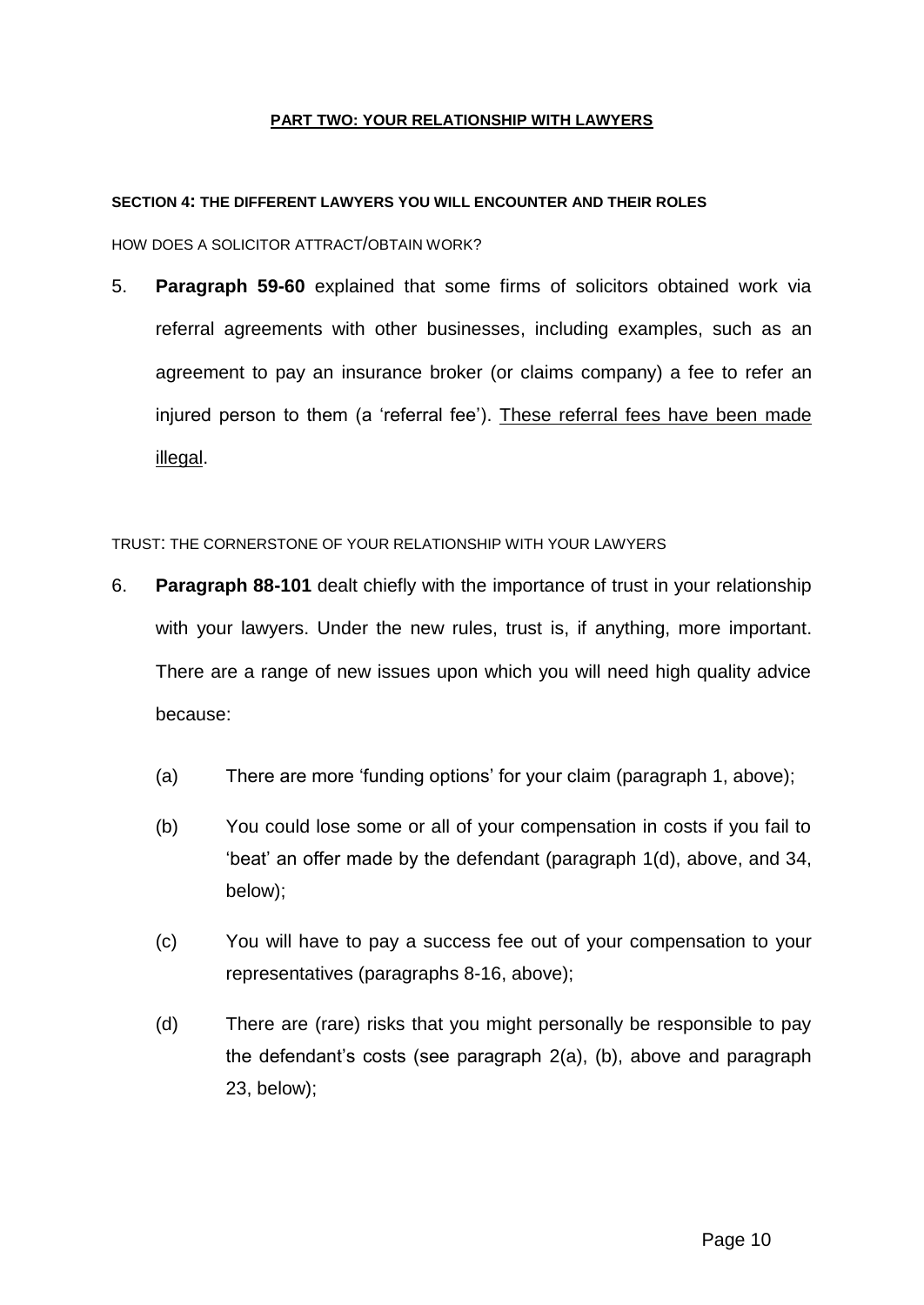(e) There are risks that you might have to pay for your own side's expert evidence if you agreed that your lawyers would act for you under a 'damages-based agreement' ('DBA').

#### DEFENDANT NO LONGER PAYS 'SUCCESS FEES'

7. Under the new rules, the defendant will not have to pay you any 'success fee' (i.e. a percentage increase on your costs) merely because you succeeded in your claim.

## YOUR REPRESENTATIVES ARE NOW PERMITTED TO TAKE A 'SUCCESS FEE' FROM YOU

8. In **paragraph 99**, I concluded a discussion on the importance of trust between you and your representatives by saying that unlike the US, "in England and Wales, the injured person generally receives all of their damages." However, the Government has now permitted legal representatives to take a success fee from your compensation.

## THE SUCCESS FEES AND CONDITIONAL FEE AGREEMENTS (CFA'S)

- 9. The rules introduced on 1<sup>st</sup> April 2013 permit your legal representatives to take 'a cut' (i.e. a percentage) of *some* of your damages as a 'success fee' for taking the risk that your case may not succeed (in which case your representatives would not recover any of their fees).
- 10. Your representatives are allowed a 'success fee' in return for agreeing to act for you. The success fee is a percentage increase on their costs. The percentage may be based upon a number of factors, e.g. the risks of a claim not succeeding. In many situations, your representatives may seek a similar percentage success fee to that before the rules changed (ie which the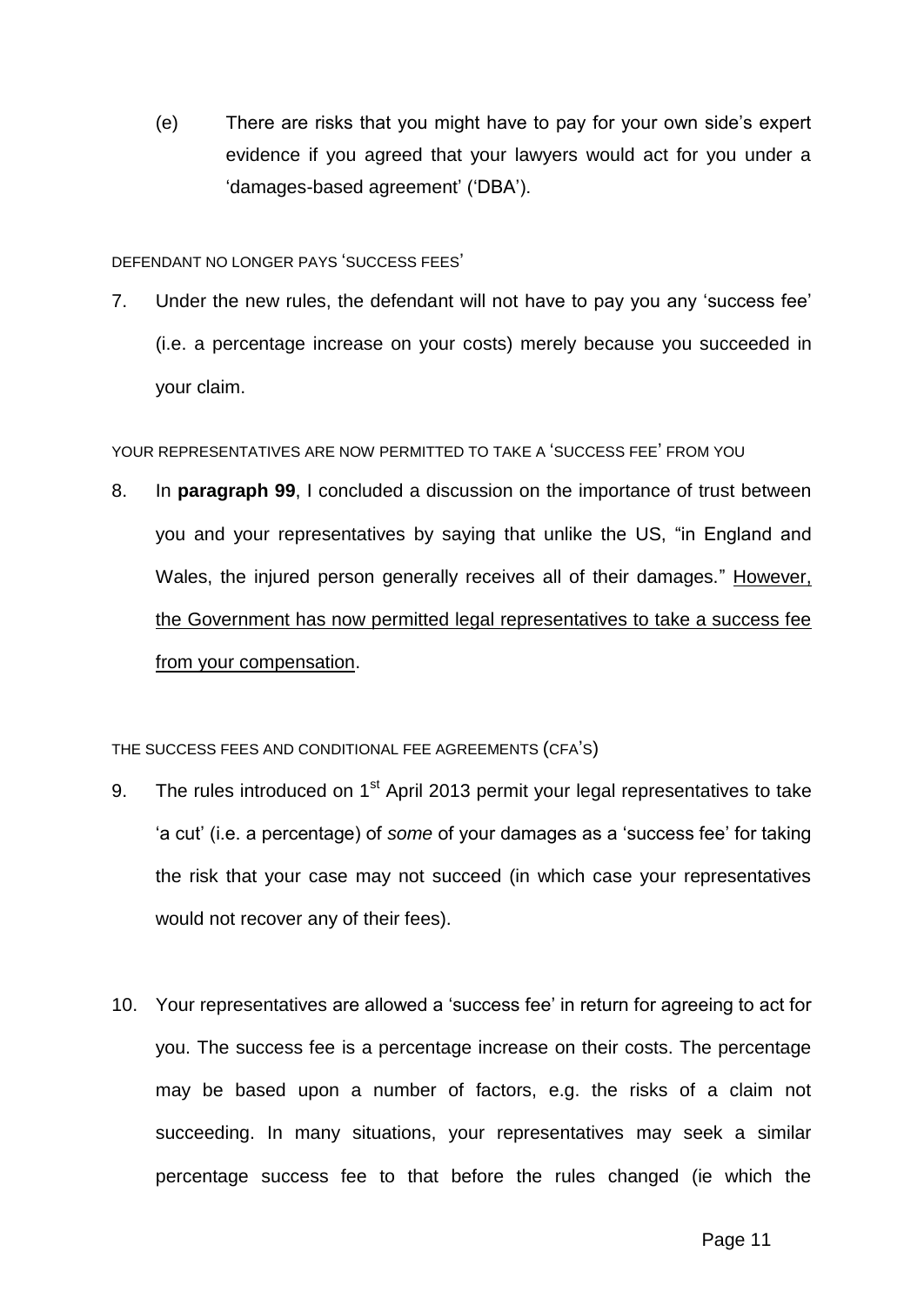defendant previously paid). In others, they may suggest a 'staged' success fee - in other words the success fee could be low if the claim concludes early on, and increase in stages as the claim gets closer to trial. The most important point is that in no circumstances can the success fee you are liable to pay your representatives exceed a ceiling, or 'cap' which is calculated as a vat inclusive figure representing 25% of:

- (a) The damages that you recover for 'pain, suffering and loss of enjoyment of life' award (i.e. the award for the 'injury' itself), and
- (b) Financial losses up to the date of settlement (after the deduction of any sums repayable to the CRU – i.e. relevant state benefits: the guide, page 109). (Given the changes in the names of benefits being introduced in April 2013, it is important that you clarify with your representatives which of your benefits will be deducted from your 'financial losses from the accident to settlement/trial' before they take the 'cut' you have agreed in the CFA).
- 11. It is worth noting that in general past financial losses are often easier to 'prove' than future losses because it is generally easier to demonstrate 'what you have lost' (typically earnings you would have received since the accident), 'what you have spent' (on medication, travel, etc.), and what help you have received ('care' and assistance in/around the home): see generally section 16 of the guide.
- 12. Also, future losses are objected to by defendants because they are logically speaking 'speculative' – in the sense that they have not yet happened. Whilst that is obviously true, remember that you only have to prove elements of your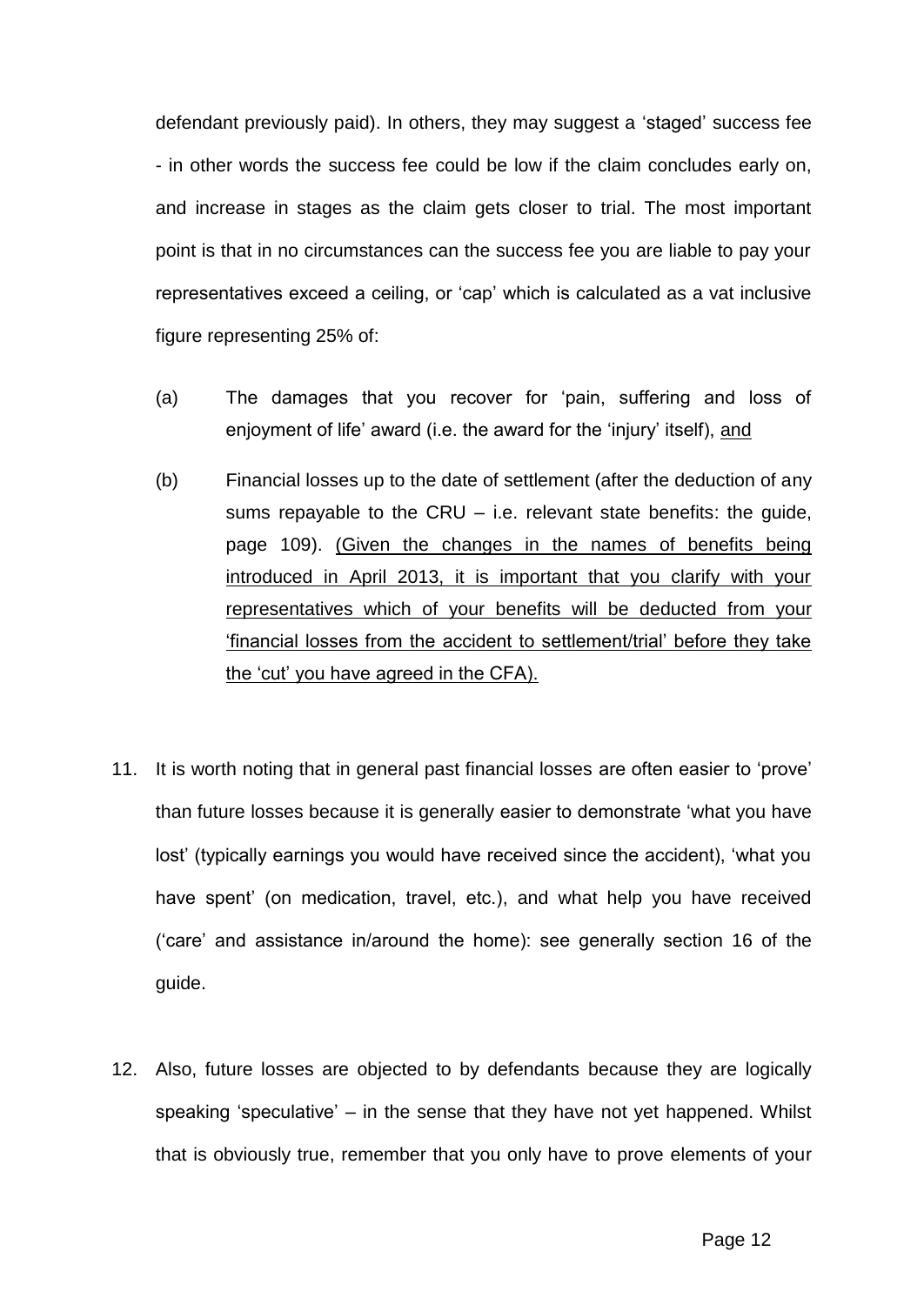claim are likely to occur (the guide, section 14). Remember also that there may even be situations in which your past loss of earnings could be modest (e.g. because your employer went out of business anyway, perhaps a downturn in your 'trade'), but the future loss could be substantial (e.g. the downturn lifted, and new employers in the field were looking for employees with your skills).

- 13. Trust remains the key. You simply need to understand the basis on which your claim is assessed by your representatives, so that you can be confident that your claim is being settled on the right basis. On the face of it, the new rules create a potential conflict between you and your representatives, because it is in their interest to maximise those parts of your claim against which they can deduct their success fee. While it may be very unlikely that your legal representatives will try to take an unfair advantage of the new rules, if you want reassurance you must ask for a clear written explanation of what they consider to be the value of each element of your claim, and why.
- 14. There are two further points worth remembering:
	- (a) These changes were not introduced by claimant lawyers. In several respects it is going to be as uncomfortable for them, as it is for you, to have to settle claims knowing that different settlements could significantly increase/decrease what they are paid, and what you receive;
	- (b) You and your lawyers have to use this new system, and the best way to do so is to be aware of the tensions it produces.

THE STATUS OF NON-CRU BENEFITS IN RELATION TO THE SUCCESS FEE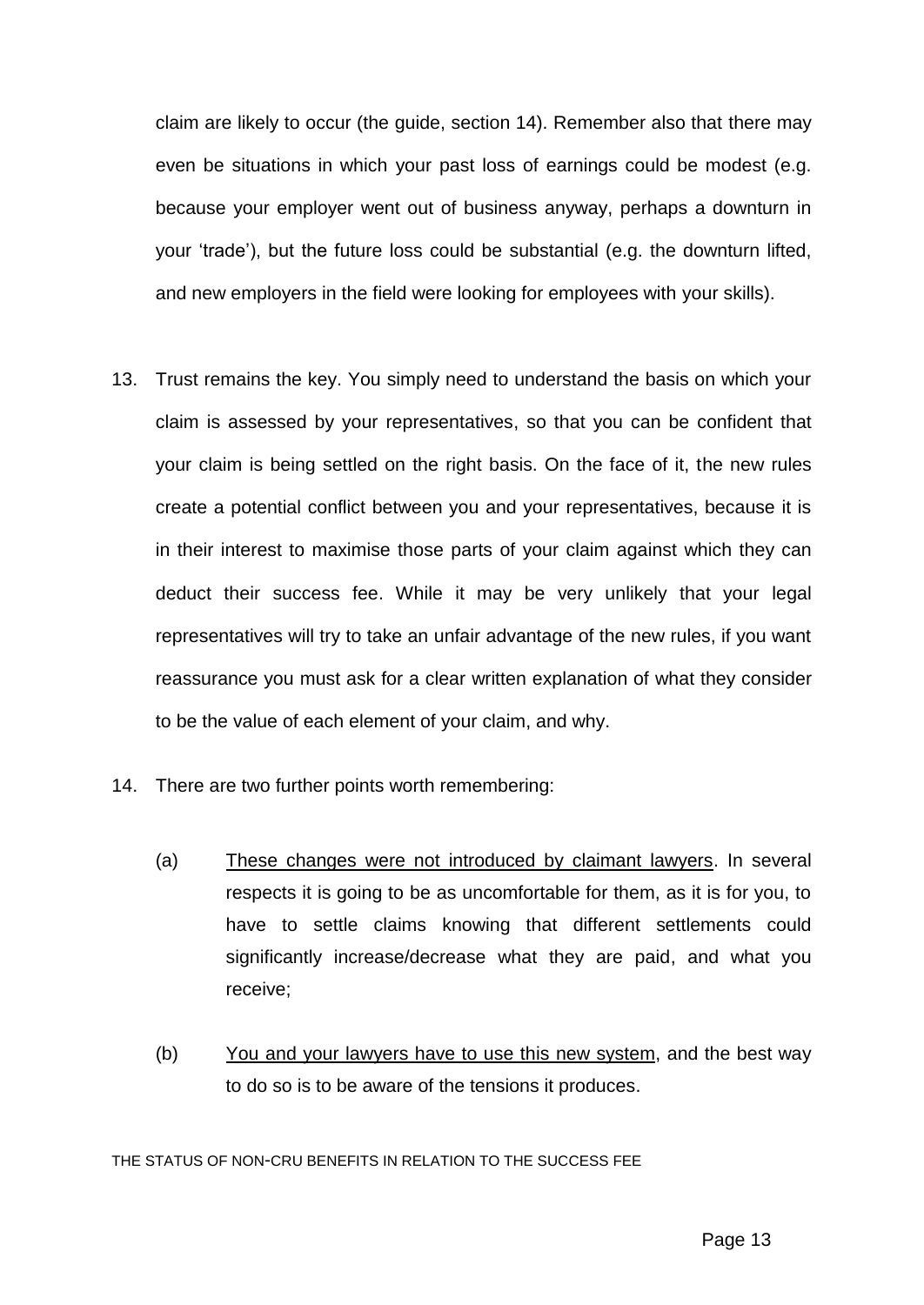15. The new rules provide *only* for the deduction of benefits repayable to the CRU before the success fee is calculated. There is no mention of other non-CRU benefits (such as housing benefit, child tax credit, etc.) which you have received as a result of the accident. The defendant is (generally) entitled to deduct such benefits from your claim. It seems very likely that those benefits must also be deducted from your claim *before* your representatives calculated their success fee (otherwise the 'cap' on the success fee would be calculated on a higher sum than you had actually received).

#### SUCCESS FEES AND DAMAGES-BASED AGREEMENTS (DBA'S)

16. Success fees are also available where the claimant has entered into a 'damages-based-agreement' (or **'DBA'**). For a variety of reasons, it seems unlikely that DBA's will be popular in personal injury work. Some solicitors may develop an 'attractive version' for a claimant but be careful you understand your obligations before you enter into such an agreement.

#### **SECTION 8: FUNDING A PERSONAL INJURY CLAIM**

FUNDING YOUR CLAIM

17. **Paragraph 141-156** of the Guide dealt with funding a personal injury claim. This update has already dealt with these issues in detail. This is where the new rules of April 2013 have made their greatest impact.

#### REFERRAL FEES BANNED

18. The new rules outlaw referral fees.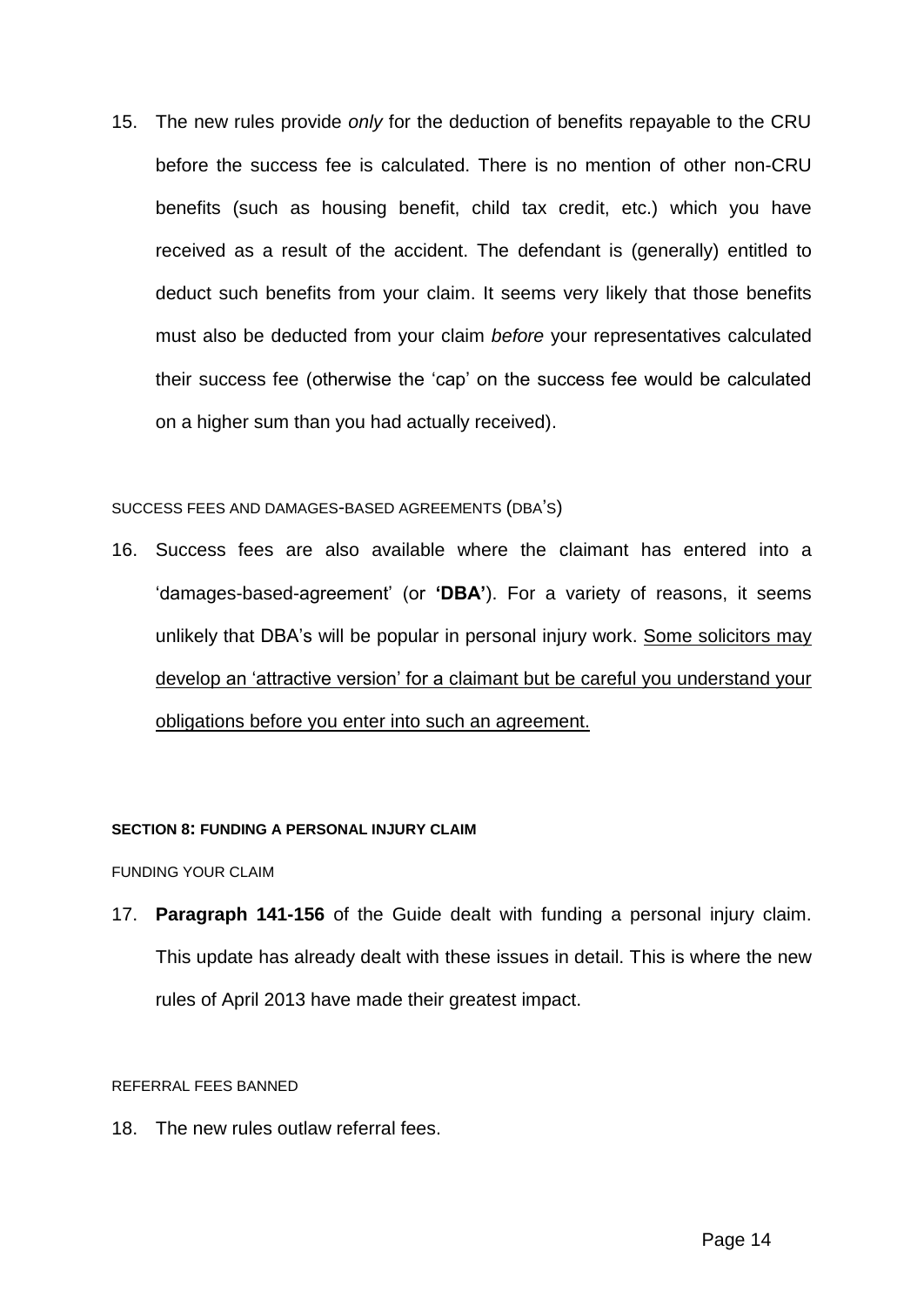NO RECOVERY OF LITIGATION INSURANCE PREMIUMS EXCEPT IN RARE CASES

- 19. The new rules prevent the recovery of litigation insurance, which was previously taken out by claimants to protect against having a personal liability to pay the defendant's costs. Premiums were previously reclaimed from the (losing) defendant as part of the costs of litigation. The changes prevent the recovery of those premiums from the defendant.
- 20. On the face of it, a claimant is exposed to paying the costs of the successful defendant *if* he has not accepted an offer he later fails to beat, because the new rules enable the defendant (in a typical case) to deduct those costs from (and up to the limit of) the compensation. There are several other changes designed to mitigate the effects of this change:
	- (a) The defendant cannot generally recover its costs of the litigation from you, unless you have not accepted an offer you later fail to beat;
	- (b) Damages for PSLA (pain and suffering: the guide, paragraph 44) are increased by 10% (for cases decided after  $1<sup>st</sup>$  April 2013 where the funding arrangement, e.g. your CFA, was entered into after that date).
- 21. It is interesting that 'ATE' insurers are already offering policies to 'cover' the defendant's costs where you fail to beat a defendant offer. Even if the premium for such a policy cannot be recovered from the defendant, it may still prove attractive to have that protection (provided that the other terms of the insurance policy are acceptable).

THE DEFENDANT CANNOT GENERALLY RECOVER ITS COSTS FROM YOU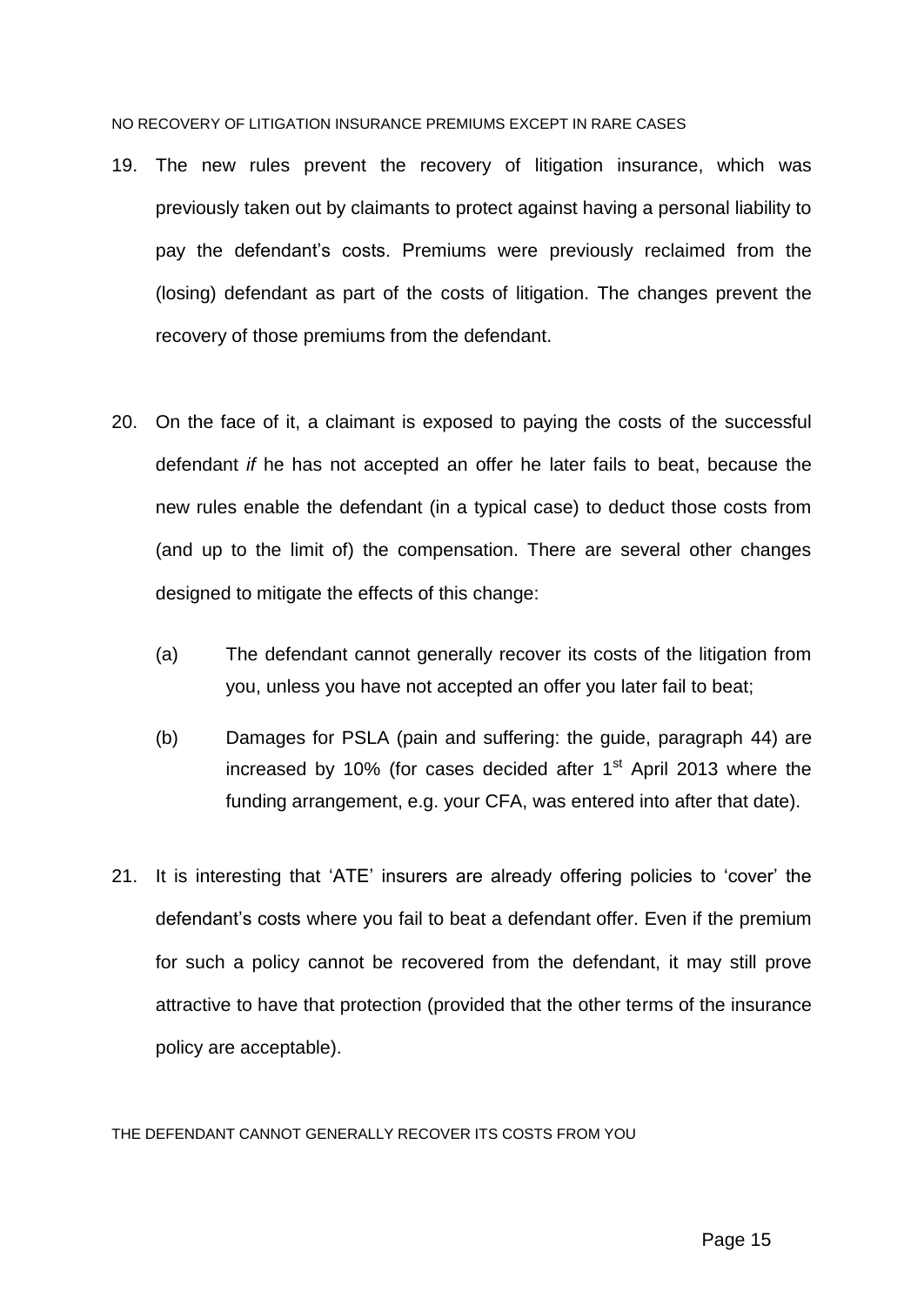- 22. In order to deal with the risk that an unsuccessful and (under the new rules) uninsured claimant might have to pay the defendant its costs, the government *generally* prohibits the successful defendant from recovering its costs against you.
- 23. There remain some exceptional circumstances in which you could be ordered to pay some/all of the defendant's costs:
	- (a) If you fail to beat your opponent's offer in a case in which (as in most cases) there is no fundamental dishonesty involved: the defendant is entitled to deduct its reasonable costs from the compensation awarded to the claimant (but see paragraph 1(d), above, and 34-36, below);
	- (b) If the court considered that some, or all, of your claim was fundamentally dishonest;
	- (c) If the court was critical of any conduct of your representatives;
	- (d) If your claim is 'struck out' by the court (e.g. due to serious failures to comply with court rules, or because it has no prospect of succeeding).

## DEFENDANT DOES NOT HAVE TO PAY ANY SUCCESS FEE TO THE CLAIMANT

24. The new rules prevent the recovery of any success fee from the defendant. Previously, there was either a fixed success fee (e.g. in road traffic and workplace claims), depending on when the claim settled (the nearer to trial the higher the success fee), or the court assessed the success fee after the end of the case, by weighing up (broadly) how risky the case was at the time the lawyer agreed to act for the claimant (the riskier the claim  $=$  the higher the success fee).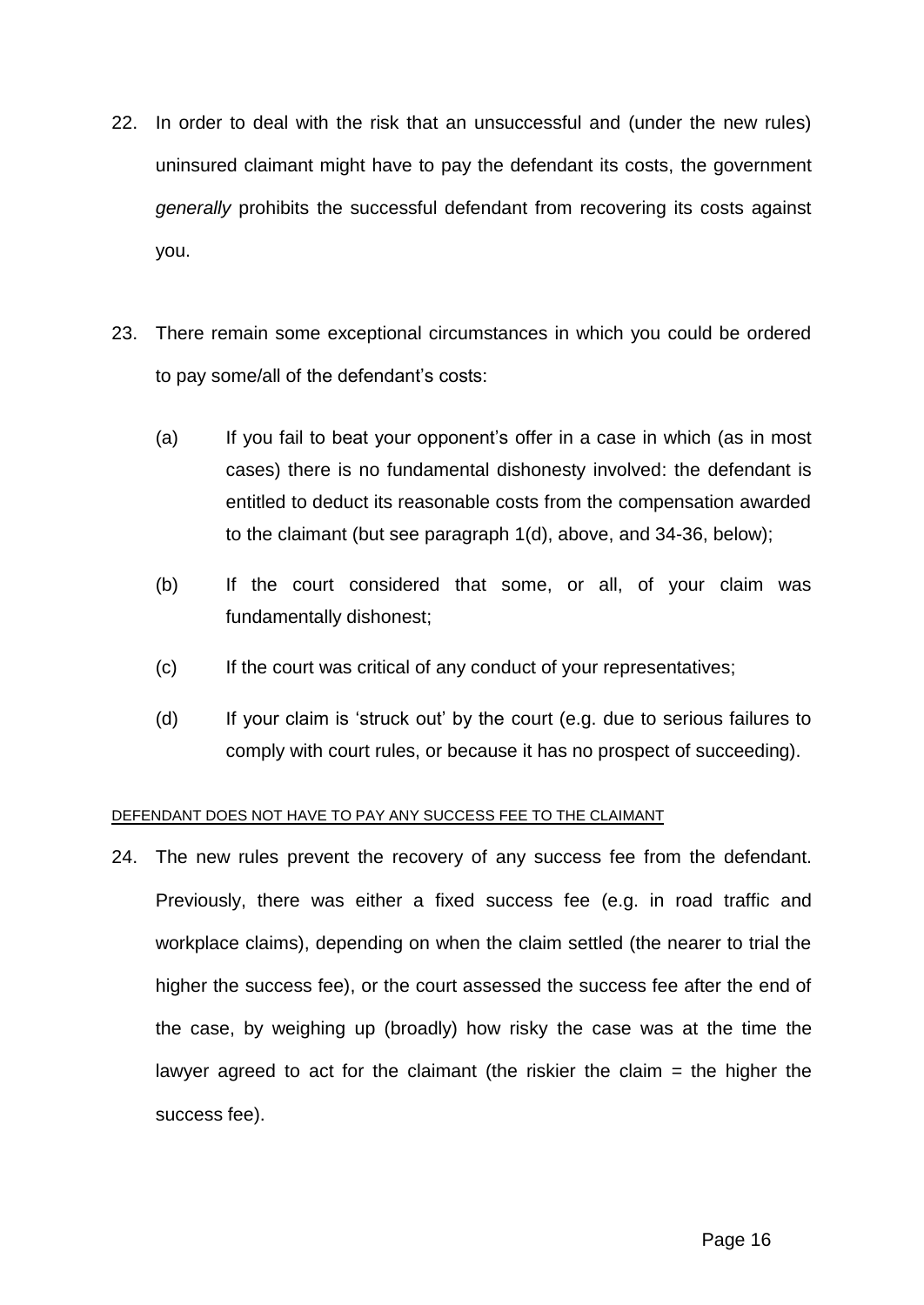A NEW CAP ON THE 'SUCCESS FEE' IS INTRODUCED INTO CLAIMS

25. As just explained, before the changes of  $1<sup>st</sup>$  April 2013, legal representatives who acted for injured claimants on a no-win-no-fee, CFA, basis were permitted to recover success fees from the losing defendant. The changes in April 2013 prevent recovery of this type of success fee from the defendant. However, claimant representatives are now permitted to recover their 'success fee' out of a portion of your compensation. I have explained these changes (paragraphs 7 -14 above).

#### **PART FOUR: PUTTING THE CLAIM TOGETHER**

#### **SECTION 18: FURTHER STAGES IN THE LITIGATION**

ALLOCATION TO A TRACK

- 26. There are three tracks. The first is 'small claims track', which is broadly used for disputes which involve smaller sums of money. Excluding those arising from road accidents, where the injury itself commands compensation of under £1,000, the claim is dealt with in the small claims track. (It seems likely that this limit will rise before long).
- 27. At present road traffic claims valued up to £10,000 must be dealt with through the "RTA Portal" – described fully on the website.
- 28. After July 2013, the government intends to extend the "Portal" scheme to road traffic accident claims with a value of up to £25,000, as well as to claims arising from injuries at work (also known as 'employer's liability' claims), and so-called 'public liability' claims, most common of which are tripping claims against local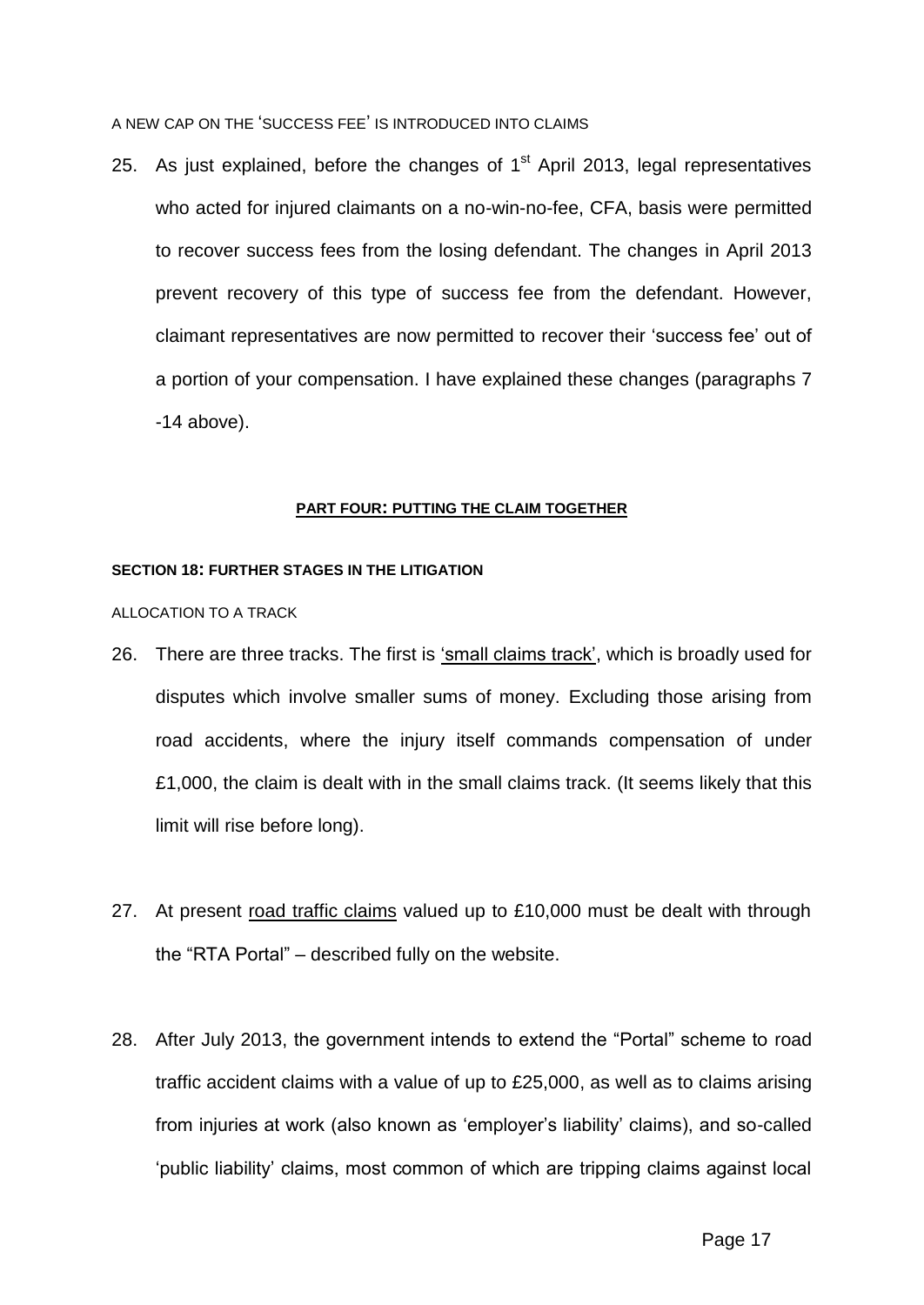councils. The website will be updated to help you deal with these changes in due course.

#### **PART FIVE: WHEN AND HOW CLAIMS END**

## **SECTION 21: OFFERS TO SETTLE**

- 29. The court rules allow parties to make any number of offers to each other before and during the claim process. The whole purpose of 'offers' is to promote settlement, essentially by creating pressure on the other side.
- 30. The new rules have introduced an even greater pressure upon both sides to try to settle their differences. Before the April 2013 changes, in general, a claimant who does not defeat a defendant offer at a trial will receive the compensation awarded by the court, and recover (a reasonable) litigation insurance premium (whether BTE or ATE: see section 8 of the guide).
- 31. The new rules preventing the recovery of ATE insurance premiums are coupled with two important new provisions concerning offers that the parties to a claim may make to one another.

#### CLAIMANT OFFERS TO DEFENDANTS

32. Before the changes introduced on  $1<sup>st</sup>$  April 2013 a claimant who 'beat' an offer to settle their claim (made under a specific court rule – part 36) was permitted to recover a discretionary increase in interest on all of the costs and damages awarded, from 21 days after the offer was made until the trial (or settlement).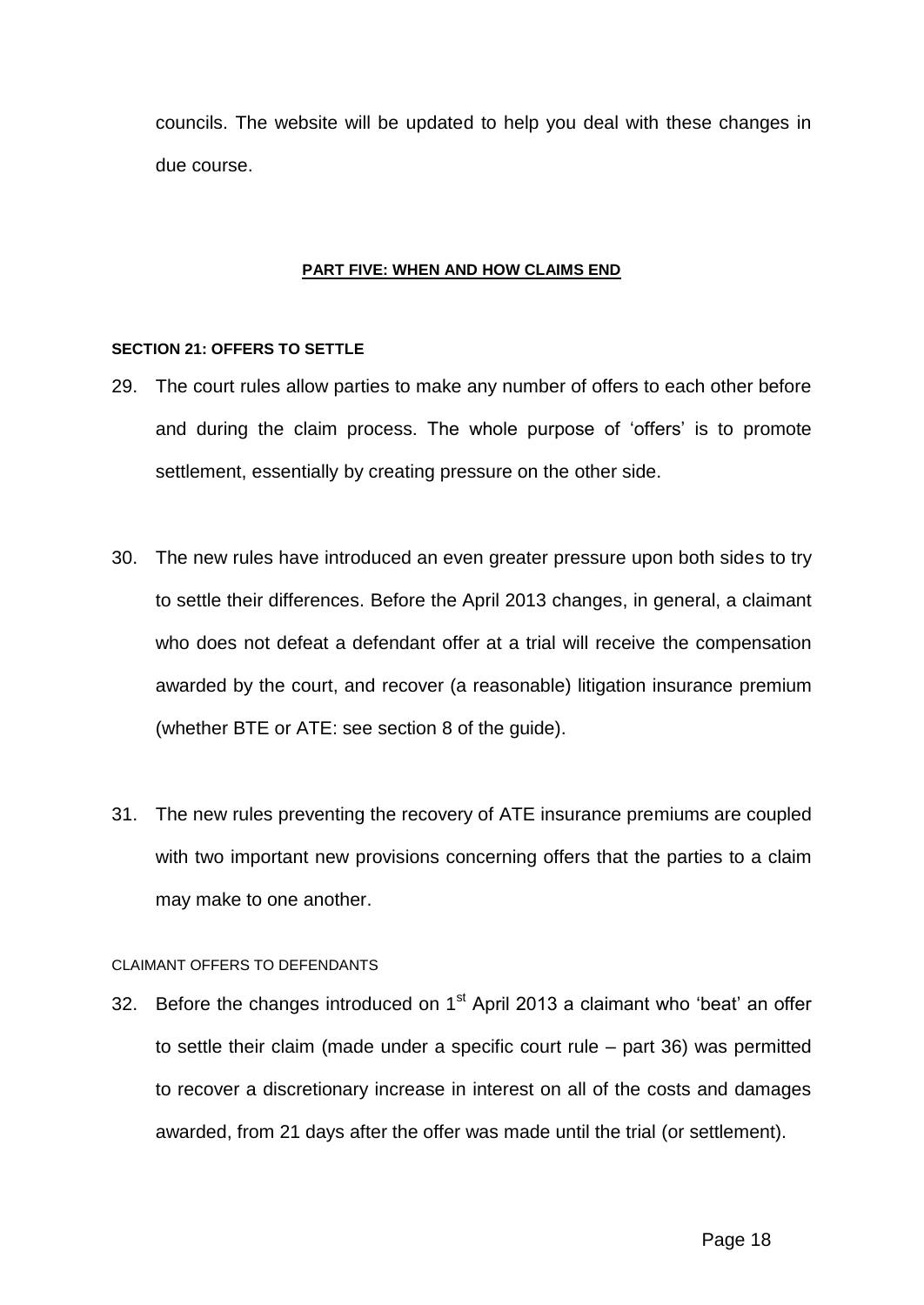33. The new rules provide that, in addition, a claimant who 'beats' his own offer may be awarded an additional amount of 10% on top of their damages (but not exceeding £75,000). For example, if a claimant offered to settle a claim for £150,000 and was awarded £180,000 at trial, then under the new rule, he would also be awarded £18,000 extra compensation.

#### DEFENDANT OFFER TO CLAIMANTS

- 34. The defendant is also permitted to make offers to settle claims. If you succeed in your claim at a trial, but your compensation is less than an offer of settlement made by the defendant, you are very likely to be ordered to pay the defendant's costs from 21 days after the offer was made. So, where a defendant offers to settle a claim for £30,000, and at the trial a year later, the Judge awards you compensation of £25,000, the defendant will then be entitled to deduct all of its reasonable costs (as assessed by the court) *from the £25,000*, before it pays you any of the compensation. In this example, it is highly likely that the legal costs of a year's litigation and a trial would extinguish the compensation.
- 35. In **paragraph 364** the guide discussed pressures which arise in cases in which your legal representatives have to advise the BTE or ATE insurer whether a defendant offer is 'reasonable'. Following the rule changes of  $1<sup>st</sup>$  April 2013, in BTE cases (broadly cases where you have legal cover via household, motor, or other insurance: see the guide, section 8) the same situation will apply as discussed in the guide. But ATE premiums cannot be recovered as a litigation cost (where the new rules apply) meaning that ATE insurance in its present form will cease to exist.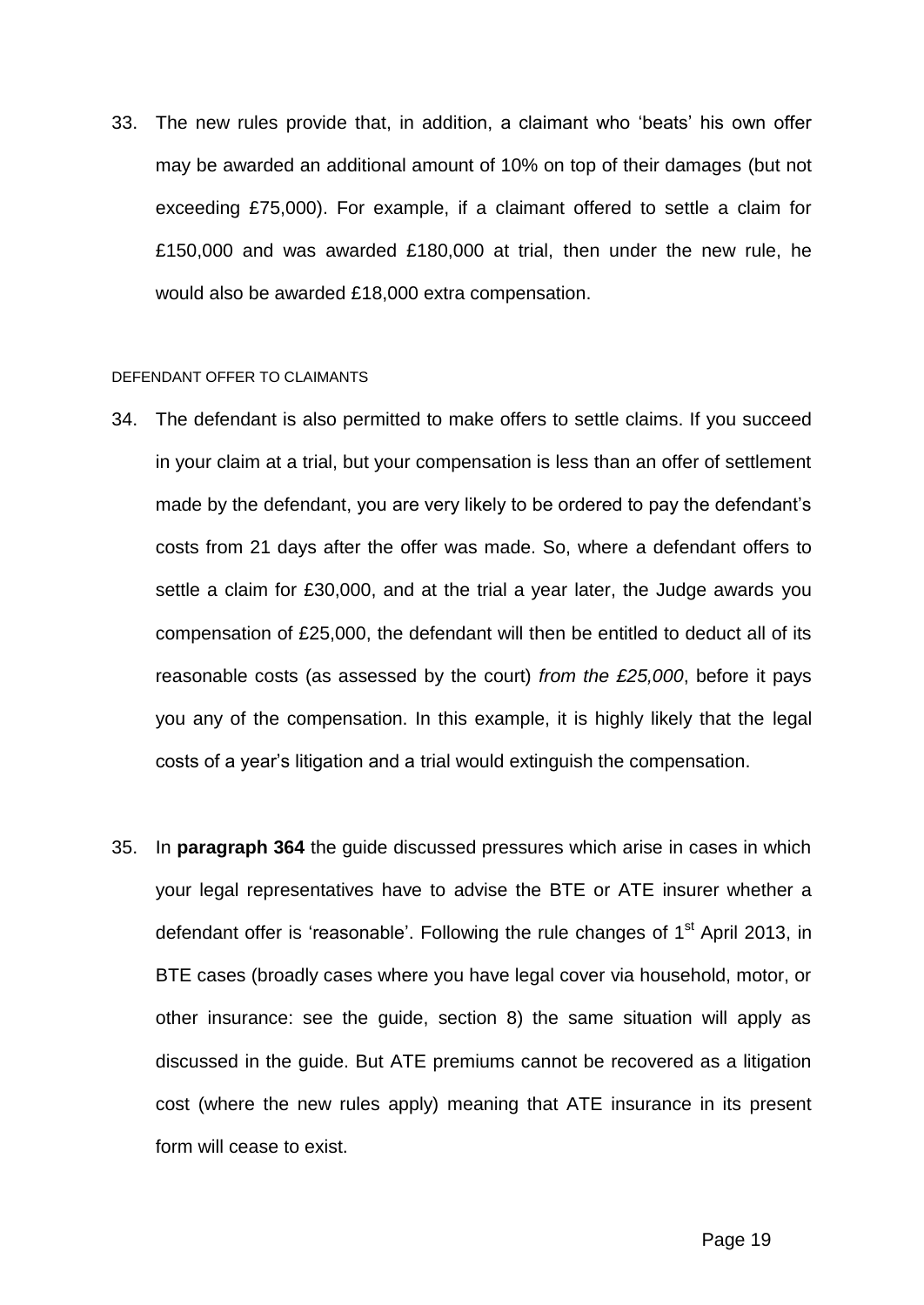36. However, 'ATE' insurers are already offering policies to 'cover' the defendant's costs where you fail to beat a defendant offer. Even if the premium for such a policy cannot be recovered from the defendant, it may still prove attractive to have that protection (provided that the other terms of the insurance policy are acceptable).

## **SECTION 22: WHAT HAPPENS IF THINGS GO WRONG AND/OR I FEEL PRESSURED TO SETTLE?**

- 37. **Paragraph 375 – 383** the guide discussed what to do if things go wrong. It seems likely, given the changes introduced on 1<sup>st</sup> April 2013, those due to be introduced on  $1<sup>st</sup>$  July 2013 (extending the 'Portal') and the recently published proposals to introduce "fixed recoverable costs" for a wide range of cases, the chances of things going wrong is going to increase.
- 38. This is because the severe downward pressure on costs will inevitably lead to more and more 'legal work' being undertaken at much lower cost, by less qualified individuals. For example if, after July 2013, 'fixed recoverable costs' replace the present system of costs, claimant lawyers will be paid a great deal less for each case. That will inevitably mean that less work is undertaken on a case (so that it can still be 'cost-effective') and/or that a great deal of the work undertaken is done by unqualified individuals who are much cheaper to employ than solicitors and legal executives (see paragraph 66 of the guide). Regardless of how diligent these people may be, unless they are exceptionally well supervised, it is inevitable that their lack of qualifications and experience will take its toll on the quality of the work undertaken on cases.